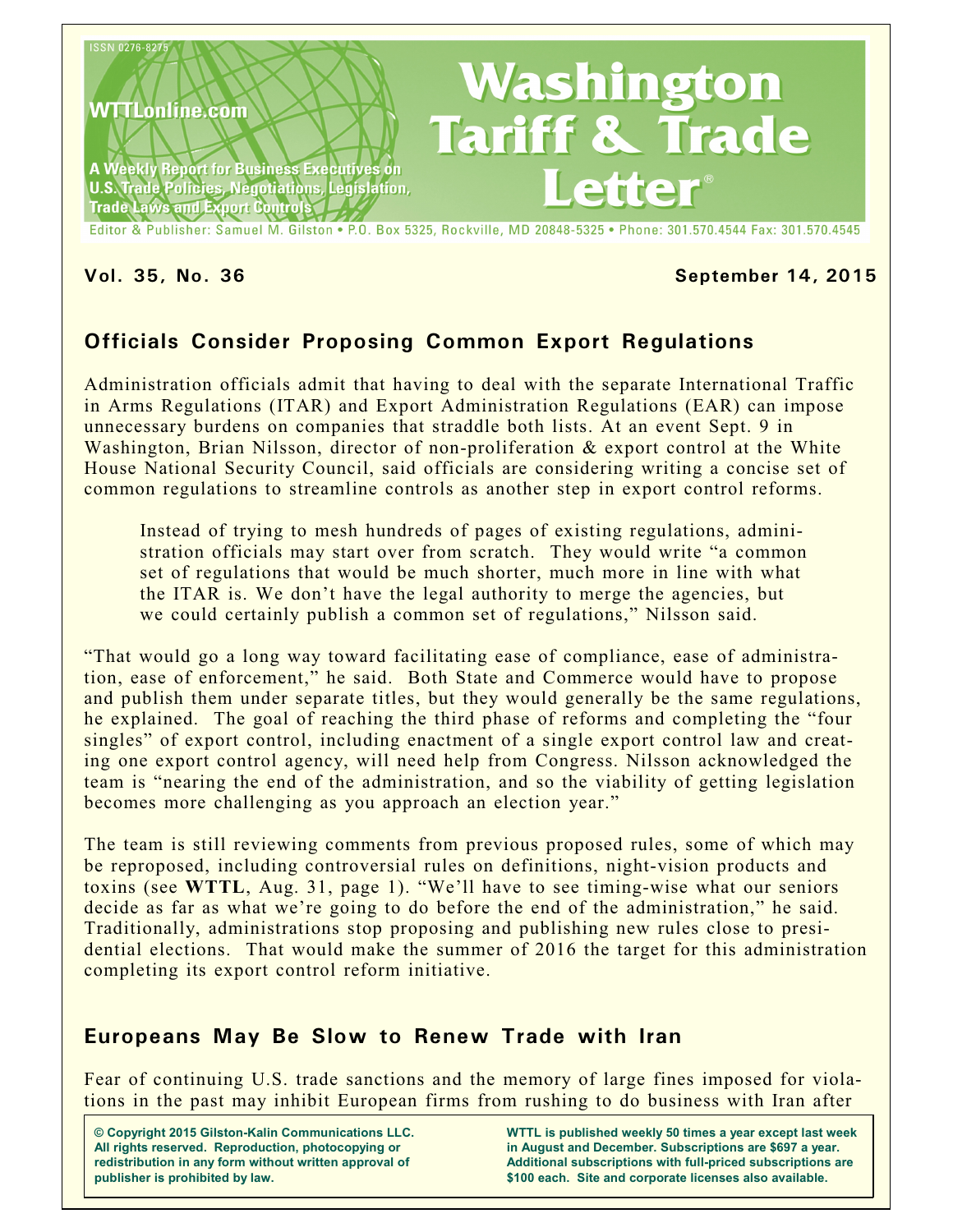the Iran nuclear pact goes into effect. "The impact that the U.S. Treasury has had on European businessess has been quite blunt and huge in terms of scaring the living lights out of them from doing business with them, especially with the big financial centers and the energy sector," Ellie Geranmayeh, a policy fellow with the European Council on Foreign Relations, told a Sept. 8 program on the Iran deal. The program was held two days before Senate Democrats blocked a vote on a motion to disapprove the accord, assuring that it will go into effect.

"My prediction has been, talking with CEOs of major oil companies in Europe, is they're going to tread with a lot of caution going back to Iran," she told an Arms Control Association (ACA) program in Washington. "They took a big financial hit having to pull their resources and their projects out of Iran. They are going to want to see a year or two of successful implementation of this deal before they march back in," she added.

Geranmayeh also noted that European business with Iran hasn't increased even under the partial lifting of sanctions as part of the interim agreement between the P5+1 and Iran. "Most European companies are hands off" when it comes to Iran, she said.

Colin Kahl, deputy assistant to the president and national security advisor to Vice President Biden, reiterated warnings that remaining sanctions will still keep U.S. business from benefitting from the accord. "We have to be clear that American businesses are not going to have the same opportunities that other countries' businesses have," he told the ACA program, which was cosponsored with the Carnegie Endowment for Peace. "American businesses will not be in the same place as European businesses," he said.

Any potential change in U.S. sanctions policies and new opportunities for U.S. firms will depend on the moderation of Iran's behavior, he noted. "Those opportunities will have to emerge in the context of whether Iran changes some of its fundamental orientations and behavior," he said. Meanwhile, the U.S. will retain the right to impose new sanctions as permitted under the deal. "From a national security perspective, I don't think we want to take the view that it's not important to continue to put in place designations and sanctions against entities from this point forward in Iran that engage in terrorism and human rights abuse," Kahl said.

Kahl said the administration has been working for months on an implementation plan for the deal in parallel with the negotiations. "We will have a dedicated senior official with high-level contact to the secretary of State and the president and others" who will oversee implementation, he said. "There will be a very robust implementation team and it's already in train," Kahl said.

## **Lawmakers Try Taking Small Bites at Cuba Embargo**

Lawmakers who support liberalizing trade with Cuba are attempting to take small bites at lifting the 50-year-old embargo on the communist island, recognizing that full repeal can't pass Congress now. The limited steps are aimed at increasing U.S. agriculture exports, expanding permitted travel and easing rules on foreign ships stopping at Cuban ports. Right now, "there is no serious discussion" about repealing the Helms-Burton Act, one of several laws restricting relations with Cuba, Sen. Jeff Flake (R-Ariz.), a leading supporter of ending the embargo, said Sept. 10. "To push that legislation at this time for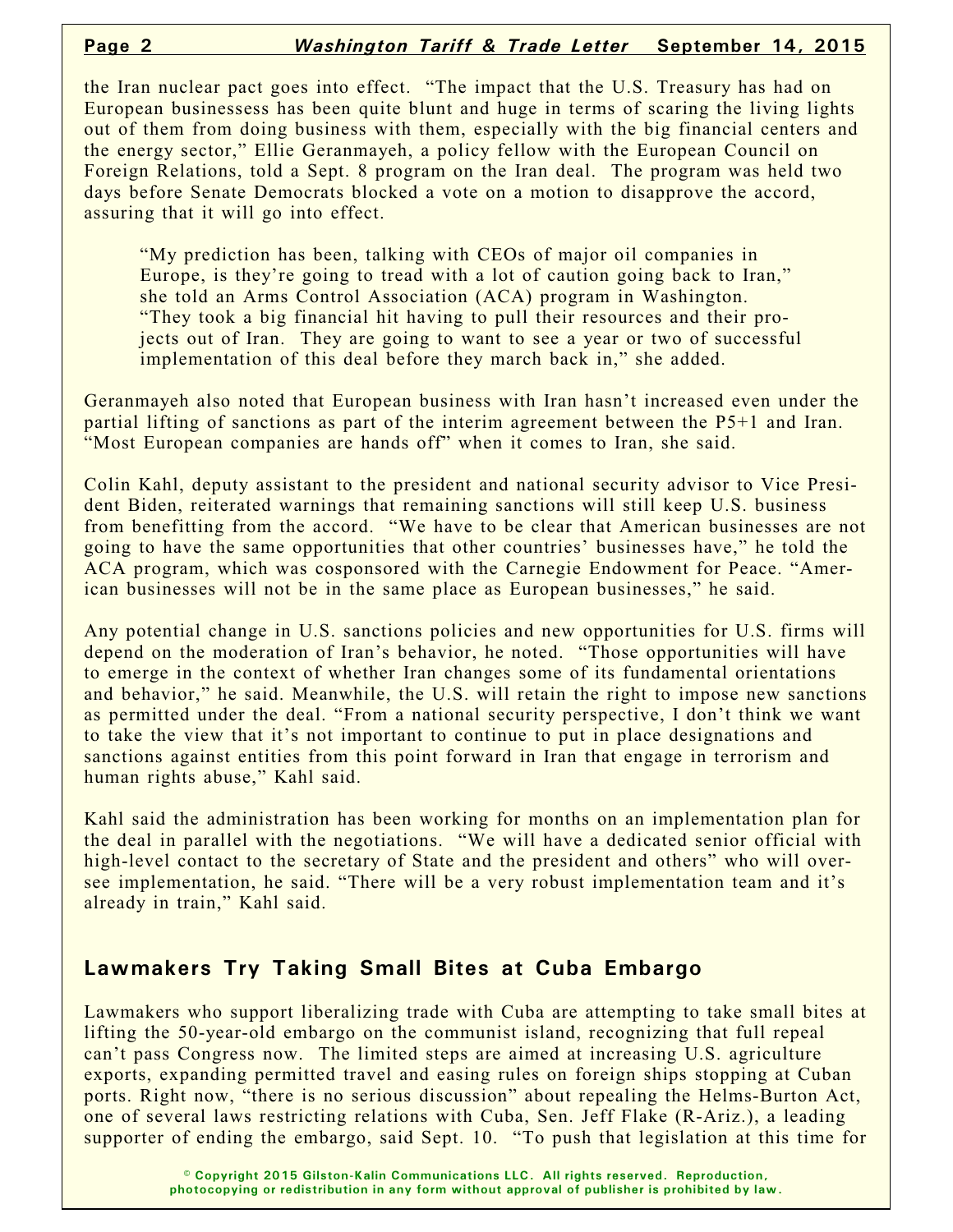repeal wouldn't get very far," he told a Global Business Dialogue program. "Facts on the ground need to change," he said.

The easing of farm, travel and shipping rules were included in amendments attached to a financial services appropriations bill (S. 1910) for funding Treasury and other agencies that the Senate Appropriations Committee reported out July 23. Supporters of the measure concede, however, that the provisions are likely to be stripped out of any final appropriations legislation, which faces broader problems due the political fight over spending and the likely need for a continuing resolution to keep the government funded when the current fiscal year ends Sept. 30.

Several House and Senate members are backing steps that at least would increase farm exports, which have been hampered by "cash-in-advance" payment requirements and the ban on government marketing aid. Measures under consideration, including in S. 1910, would either ease credit restrictions or allow more private-sector financing. "I think there is some interest by members of Congress in the issue of agriculture trade with Cuba," Rep. Ted Poe (R-Texas), chairman of the House Foreign Affairs terrorism and nonproliferation subcommittee, told reporters Sept. 9 after his panel held a hearing on agriculture trade with Cuba. He said a focused bill would be more likely to pass Congress. "A step-by-step approach would be the best," he said.

The Senate appropriations bill would revoke the bar to private-sector financial dealings with Cuba and the cash-in-advance rules. It would also prevent Treasury funds from being used to enforce restrictions on travel to Cuba and end maritime rules that prevent foreign ships that stop in Cuba from entering U.S. ports for 180 days.

The step-by-step approach to ending restrictions on trade and travel to Cuba has drawn mixed reactions from groups pushing for the total lifting of the embargo, which is embedded in about a dozen separate provisions across several statutes. There is concern among some that just ending restrictions on agriculture would weaken the industry coalition seeking full repeal of the embargo because it would peel off the agriculture sector, which is the main advocate for opening trade with Cuba, and farm state lawmakers who would be crucial to passing broader legislation.

## **Industry Has Tempered Outlook in China, AmCham Says**

What a difference a year makes. In Washington for its annual "doorknock" with administration officials and members of Congress, leaders of the American Chamber of Commerce in Shanghai (AmCham Shanghai) told reporters Sept. 10 that their member companies are still optimistic about business opportunities there, but the optimism is tempered from years past. "China has never been easy for U.S. business, and that hasn't changed, but in fact, most companies are still doing well," AmCham Shanghai President Kenneth Jarrett said. China's slowing economy and the devaluation of the renminbi appear to be having little negative impact so far.

"Overall, our members are still optimistic about their prospects in China. This optimism is tempered somewhat from years in the past," he said. "Most companies are profitable, they have very healthy market share, and there are a number of long-term trends that create conditions that are favorable for U.S. business," Jarrett added. "This is not to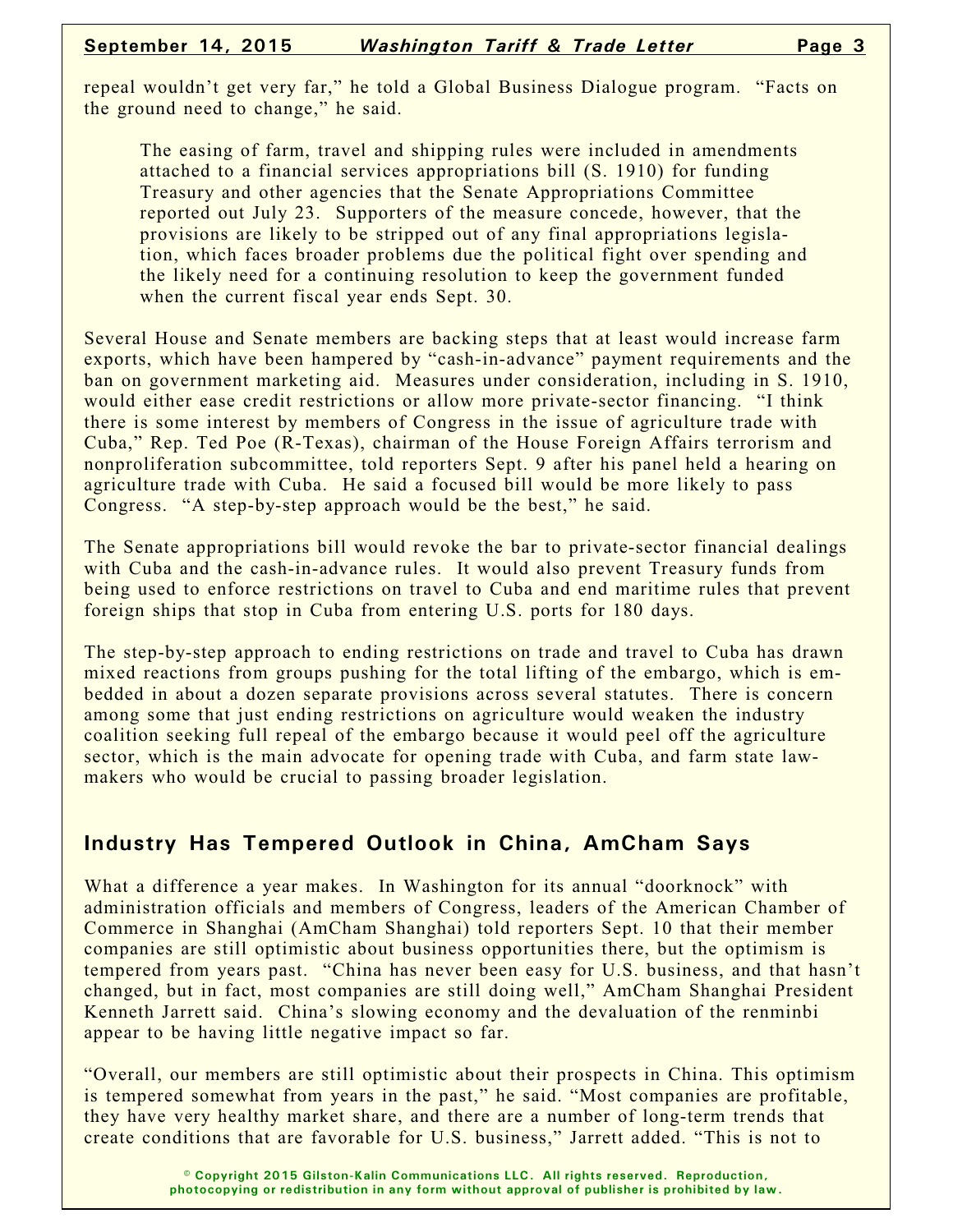suggest we are blind to the problems in China," he said, referring to market access challenges and recent "body language" from Chinese government officials revealing their attitude toward foreign investment. These measures include national security review legislation, a new cybersecurity law, and proposed but suspended regulations on information technology infrastructure for the banking sector, Jarrett noted.

One of the chamber's main objectives in Washington was to ask its friends to support a U.S. Bilateral Investment Treaty (BIT) with China, even if that's unlikely to happen before the next election. Despite a lack of a timetable, BIT talks continued the week of Sept. 7, Jarrett noted. He said there was "disappointment" in the first negative list of excluded sectors tabled by the Chinese, but another list was supposed to be offered during this round. AmCham officials haven't seen the actual list, but "we would like the list to be as short as possible," he added.

During meetings with Obama administration officials and members of Congress, the group heard "expressions of confidence" that the Trans-Pacific Partnership (TPP) would get done, with just a need to get through the remaining issues, Jarrett said. While China is not involved in the TPP, the agreement has "an impact on BIT negotiations in the sense that it creates pressure on China, which is concerned about its continued competitiveness which I would argue is what actually brought China back to the BIT negotiating table in the first place," Jarrett said.

Other groups representing U.S. firms operating in China report similar tempered optimism. According to the U.S.-China Business Council (USCBC)'s 2015 member survey released Sept. 10, 41% of responding companies reported double-digit revenue growth in the last year, and 85% reported their China operations are profitable. However, American executives' confidence in their prospects in China continues to moderate, "reflecting uncertainty about the direction of Chinese policies, limited progress on economic reforms, increased competition, and slowing growth," USCBC noted.

## **Court Weighs Fate of Fokker Deferred Prosecution Agreement**

A panel of appellate court judges appeared reluctant Sept. 11 to interfere with the decision of U.S. District Court Judge Richard Leon to reject the government's deferred prosecution agreement (DPA) with Fokker Services for its alleged violations of U.S. trade sanctions. From the outset of oral arguments in Fokker's appeal before the DC U.S. Court of Appeals, Justice and Fokker lawyers were put on the defense to justify their request to have Leon's ruling reversed and remanded back to a different judge.

Appellate Judge Laurence Silberman was the first to jump in with questions before Justice attorney Aditya Bamzai could begin his statement, asking what jurisdiction the appellate court has to reverse Leon's decision under the Speedy Trial Act. His questions were followed by tough questions from presiding Judge Sri Srinivasan and Appellate Judge David Sentelle, who told Bamzai "you have a very steep hill to climb."

Among the issues the judges raised was the discretion the district court has to approve or disapprove a DPA under the Speedy Trial Act, since the statute provides no conditions or factors judges must apply in their review of such deals. The judges asked whether the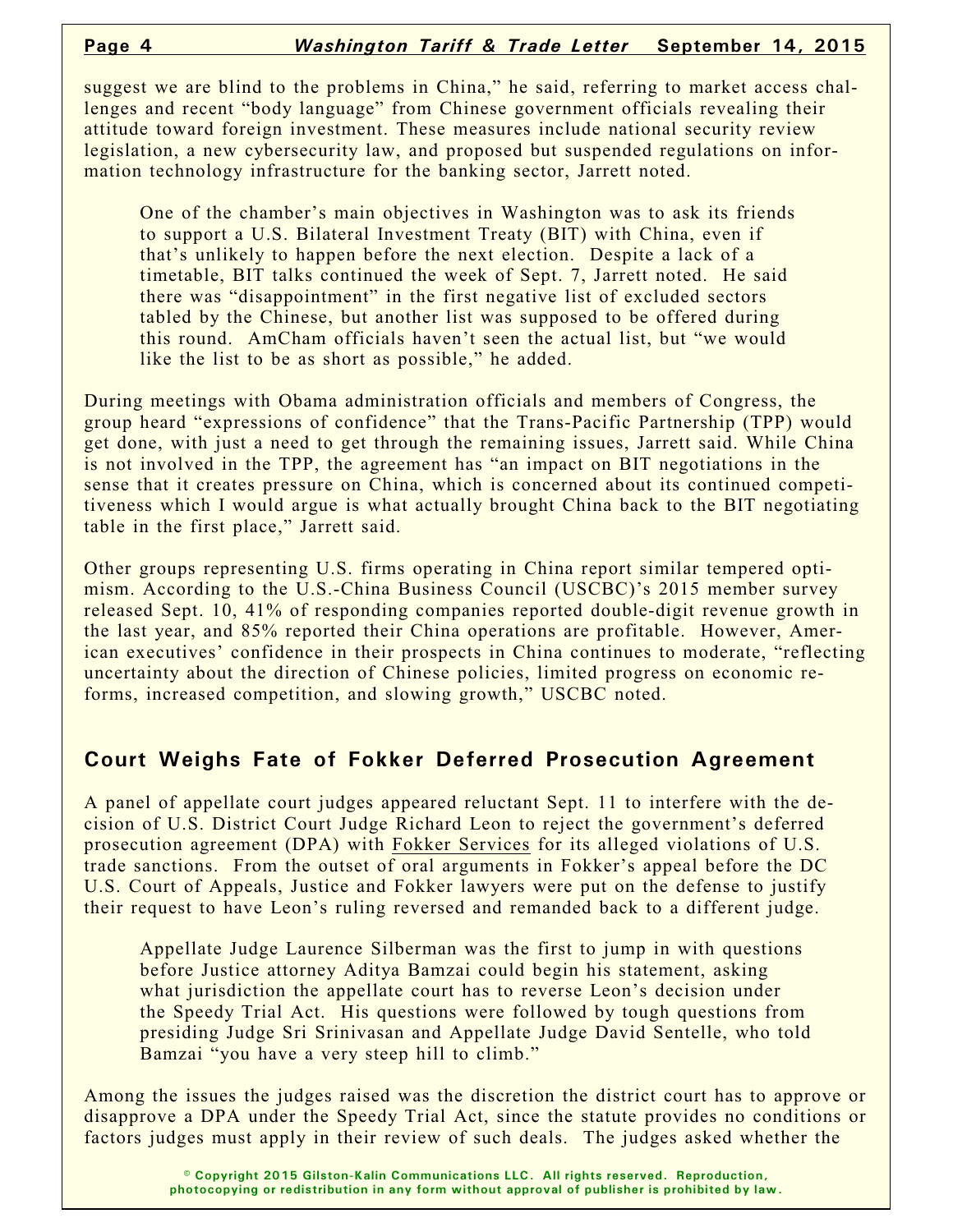#### **September 14, 2015** *Washington Tariff & Trade Letter* **Page 5**

only reason for reversing the lower court is if the judge made "clear and unmistakable" legal errors. The judges suggested that Congress would not have given courts authority to approve or disapprove DPAs unless they had some discretion to decide whether the agreement adequately gave a defendant the opportunity to show good behavior. "The statute has to mean something," Srinivasan said. "There is always some risk that it might be disapproved," he said.

Sentelle raised concern that an interlocutory ruling reversing Leon at this stage would open the appellate court to more appeals every time a court rejected a Speedy Trial agreement. The three judges pressed the attorneys to explain the appellate court's jurisdiction to reverse Leon. They seemed to favor reliance on a general mandamus authority over arguments that they have power to rule on a collateral order.

Edward O'Callaghan with Clifford Chance, which represents Fokker, argued that Leon's ruling should be considered legal error because it "destabilizes an important area of law." He claimed the decision hurts Fokker's reputation and also puts the firm at risk of prosecution. Fokker admitted facts to the criminal information but has lost the protection of the DPA, he argued (see **WTTL**, March 2, page 6).

Because Justice and Fokker were both on the same side in the appeal, the defense of Leon's ruling was assigned to amicus curia, attorneys with Jenner & Block. One of the firm's partners, Adam Unikowsky, argued that the appellate court lacks jurisdiction to reverse the ruling either as interlocutory relief or mandamus. There was no clear or undisputed error in Leon's decision, he told the court.

## **Suit Seeks \$83.9 Million for Circumvention of Antidumping Order**

The alleged circumvention of the antidumping order on saccharin from China has led Justice to file suit in the Court of International Trade (CIT), seeking more than \$83.9 million in lost duties and penalties from Univar USA Inc. The three-count complaint filed Aug. 5 claims the firm acted with gross negligence and "reckless disregard for the truth when it misrepresented the country of origin" on Customs and Border Protection (CBP) documents for saccharin imported purportedly from Taiwan.

Justice alleges the company, based in Redmond, Wash., had adequate warnings about the true origin of its imports including from PepsiCo, one of its customers, a U.S. reseller, and from the Orthodox Union, a religious organization that certifies kosher products, which complained about the lack of access to the facility in Taiwan. The complaint claims Univar made 36 entries of saccharin between July 9, 2007, and April 3, 2012.

CBP's Office of Fines, Penalties and Forfeitures (FP&F) in Memphis, Tennessee, issued a pre-penalty notice in 2014 proposing to assess Univar USA \$47,888,851.00, which was equal to the domestic value of the saccharin, plus a penalty of \$36,088,718.03.

The company's website says it is "a world leader in the distribution of chemistry and related products and services." Univar "is more than just a distribution company; we're a global partner to our customers and suppliers," it claims. The company did not respond to a request for comment.